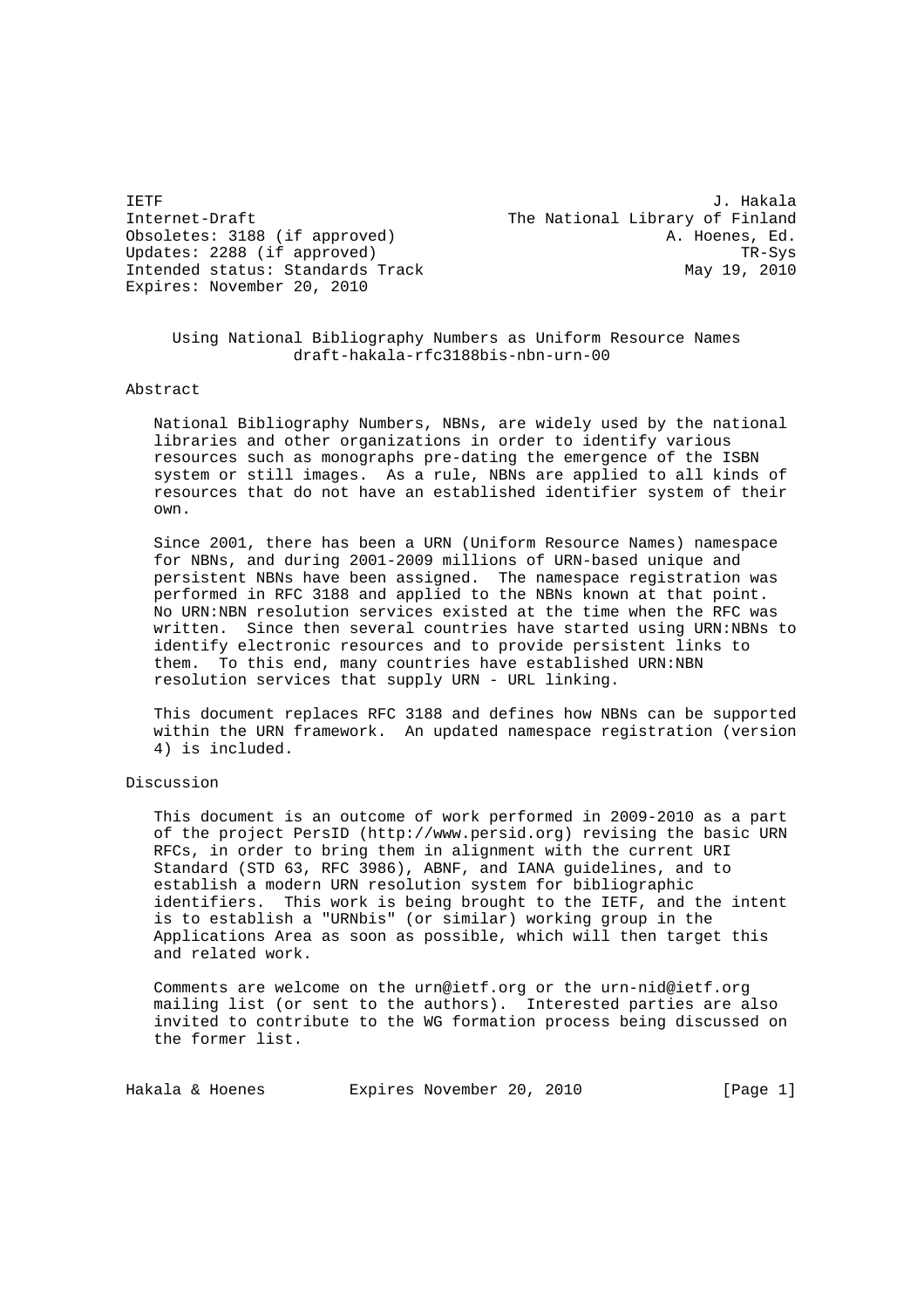Status of This Memo

 This Internet-Draft is submitted in full conformance with the provisions of BCP 78 and BCP 79.

 Internet-Drafts are working documents of the Internet Engineering Task Force (IETF). Note that other groups may also distribute working documents as Internet-Drafts. The list of current Internet- Drafts is at http://datatracker.ietf.org/drafts/current/.

 Internet-Drafts are draft documents valid for a maximum of six months and may be updated, replaced, or obsoleted by other documents at any time. It is inappropriate to use Internet-Drafts as reference material or to cite them other than as "work in progress."

This Internet-Draft will expire on November 20, 2010.

Copyright Notice

 Copyright (c) 2010 IETF Trust and the persons identified as the document authors. All rights reserved.

 This document is subject to BCP 78 and the IETF Trust's Legal Provisions Relating to IETF Documents (http://trustee.ietf.org/license-info) in effect on the date of publication of this document. Please review these documents carefully, as they describe your rights and restrictions with respect to this document. Code Components extracted from this document must include Simplified BSD License text as described in Section 4.e of the Trust Legal Provisions and are provided without warranty as described in the Simplified BSD License.

 This document may contain material from IETF Documents or IETF Contributions published or made publicly available before November 10, 2008. The person(s) controlling the copyright in some of this material may not have granted the IETF Trust the right to allow modifications of such material outside the IETF Standards Process. Without obtaining an adequate license from the person(s) controlling the copyright in such materials, this document may not be modified outside the IETF Standards Process, and derivative works of it may not be created outside the IETF Standards Process, except to format it for publication as an RFC or to translate it into languages other than English.

Hakala & Hoenes **Expires November 20, 2010** [Page 2]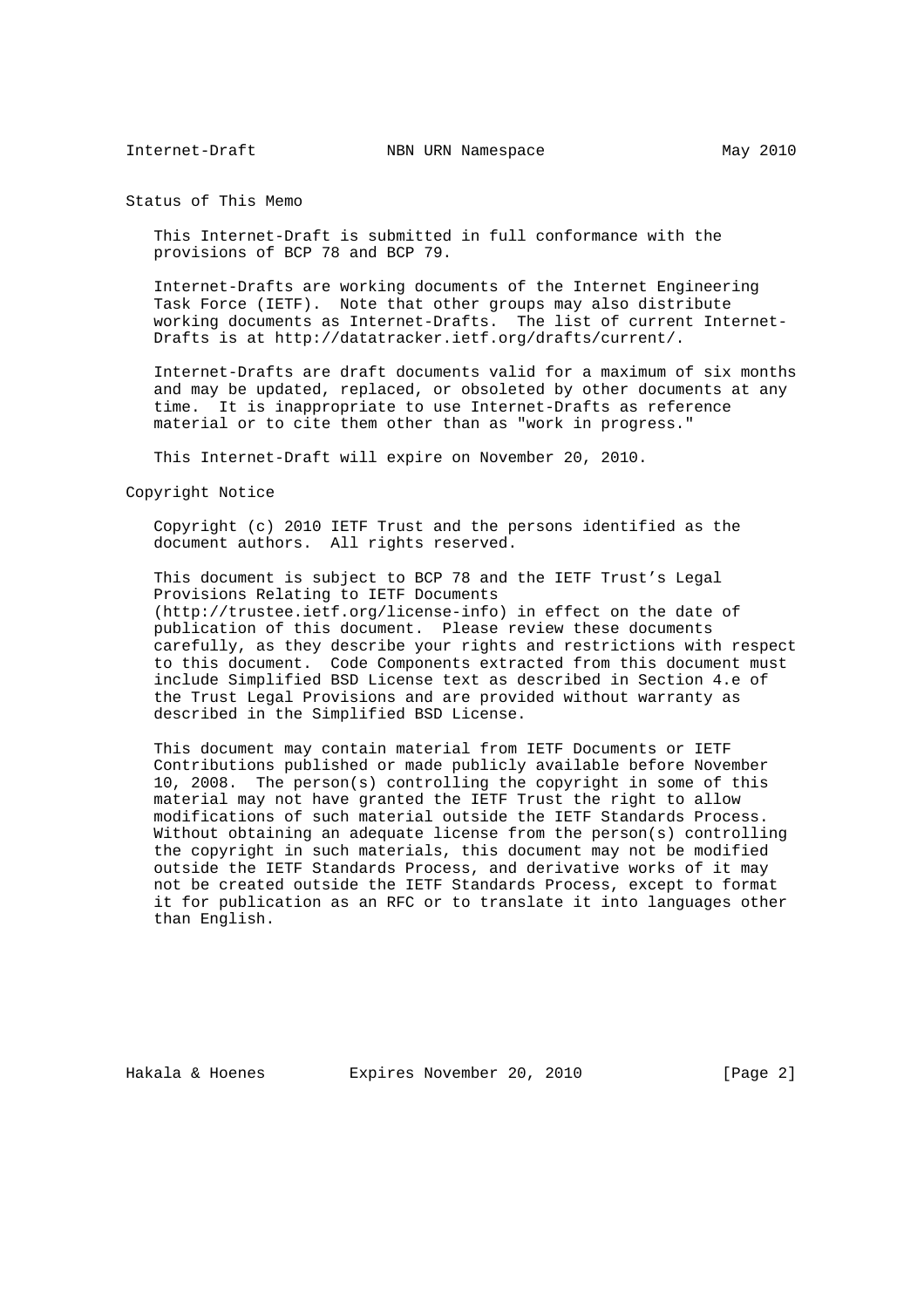Table of Contents

| 2.             |                                                         |  |  | 5  |
|----------------|---------------------------------------------------------|--|--|----|
| $\mathcal{E}$  | Identification and Resolution 5                         |  |  |    |
| $4$ .          | Namespace considerations: National Bibliography Numbers |  |  |    |
|                |                                                         |  |  |    |
| 4.1.           |                                                         |  |  | -6 |
| 4.2.           | Encoding Considerations and Lexical Equivalence 7       |  |  |    |
| 4.3.           | Resolution of NBN-based URNs 9                          |  |  |    |
| 4.4.           | Additional Considerations 10                            |  |  |    |
|                | 4.5. Security Considerations 11                         |  |  |    |
| 4.6.           | URN Namespace ID Registration for the National          |  |  |    |
|                | Bibliography Number (NBN) $\ldots$ 11                   |  |  |    |
|                |                                                         |  |  |    |
| 5.             | Security Considerations 16                              |  |  |    |
| б.             |                                                         |  |  |    |
| 7.             | Community Considerations 17                             |  |  |    |
| 8 <sub>1</sub> |                                                         |  |  |    |
| 9              |                                                         |  |  |    |
|                | Normative References 17                                 |  |  |    |
|                | 9.2. Informative References 18                          |  |  |    |

Hakala & Hoenes **Expires November 20, 2010** [Page 3]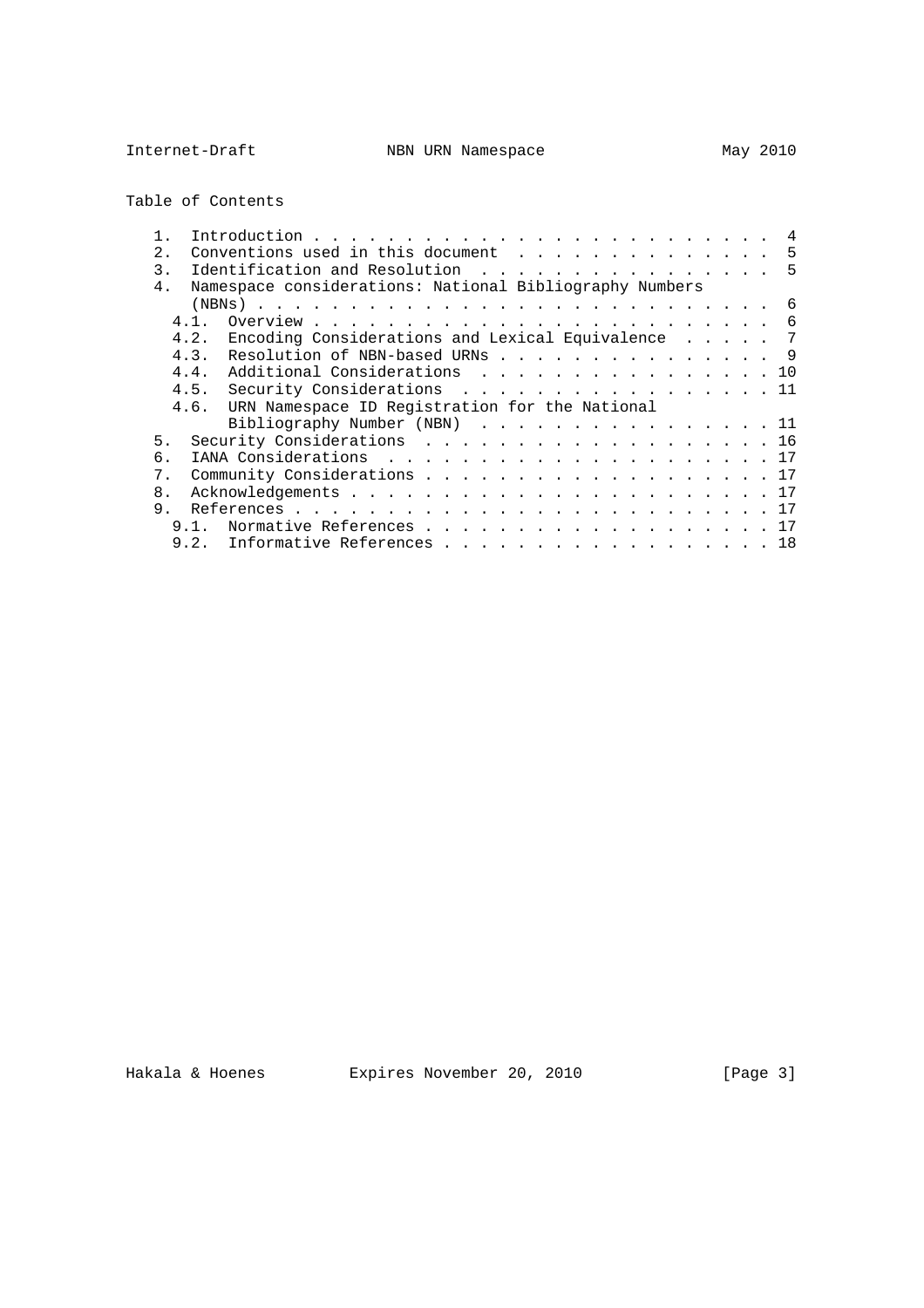1. Introduction

 One of the basic permanent URI schemes (cf. RFC 3986 [RFC3986], [IANA-URI]) is 'URN' (Uniform Resource Name) as defined in RFC 2141 [RFC2141]. Currently, there is work in progress to revise that document [I-D.ah-rfc2141bis-urn]. Any identifier, when used within the URN system, needs its own namespace. As of this writing, there are 40 registered URN namespaces (see [IANA-URN]), one of which belongs to NBN, National Bibliography Number, as specified 2001 in RFC 3188 [RFC3188].

 Currently URN:NBNs are in production use in several European countries including Finland, Germany, Italy, the Netherlands, Norway, and Sweden. Several other countries in Europe and elsewhere are considering usage of them. URN:NBNs have been applied in, e.g., Web archives, large collections of digitized materials, and collections of scientific articles.

 As part of the validation process for the development of URNs back in late 90s, the IETF URN working group agreed that it was important to demonstrate that a URN syntax proposal can accommodate existing identifiers from well-established namespaces.

 One such infrastructure for assigning and managing names comes from the bibliographic community. Bibliographic identifiers function as names for objects that exist both in print and, increasingly, in electronic formats. RFC 2288 [RFC2288] investigated the feasibility of using three identifiers (ISBN, ISSN and SICI) as URNs, with positive results, however it did not formally register corresponding URN namespaces. This was in part due to the still evolving process to formalize criteria for namespace definition documents and registration, consolidated later in the IETF into RFC 3406 [RFC3406].

 URN Namespaces have subsequently been registered for NBN, ISBN and ISSN in RFCs 3188 [RFC3188], 3187 [RFC3187], and 3044 [RFC3044]. The ISBN namespace registration is being revised so that it covers both ISBN-10 and ISBN-13; [I-D.hakala-rfc3187bis-isbn-urn]. the current ISSN registration still does not cover ISSN-L, defined in the new version of ISSN. However, there is no registered namespace for SICI, and no plans to make such registration, due to the low popularity of the standard.

 Please note that NBN differs from the other identifiers listed here because there is no standard describing NBNs. The term "National Bibliography Number" encompasses all identifier systems the national libraries use in addition to the more formally established identifiers. Historically, they were only applied in the national bibliography to identify the resources catalogued into it. During

Hakala & Hoenes **Expires November 20, 2010** [Page 4]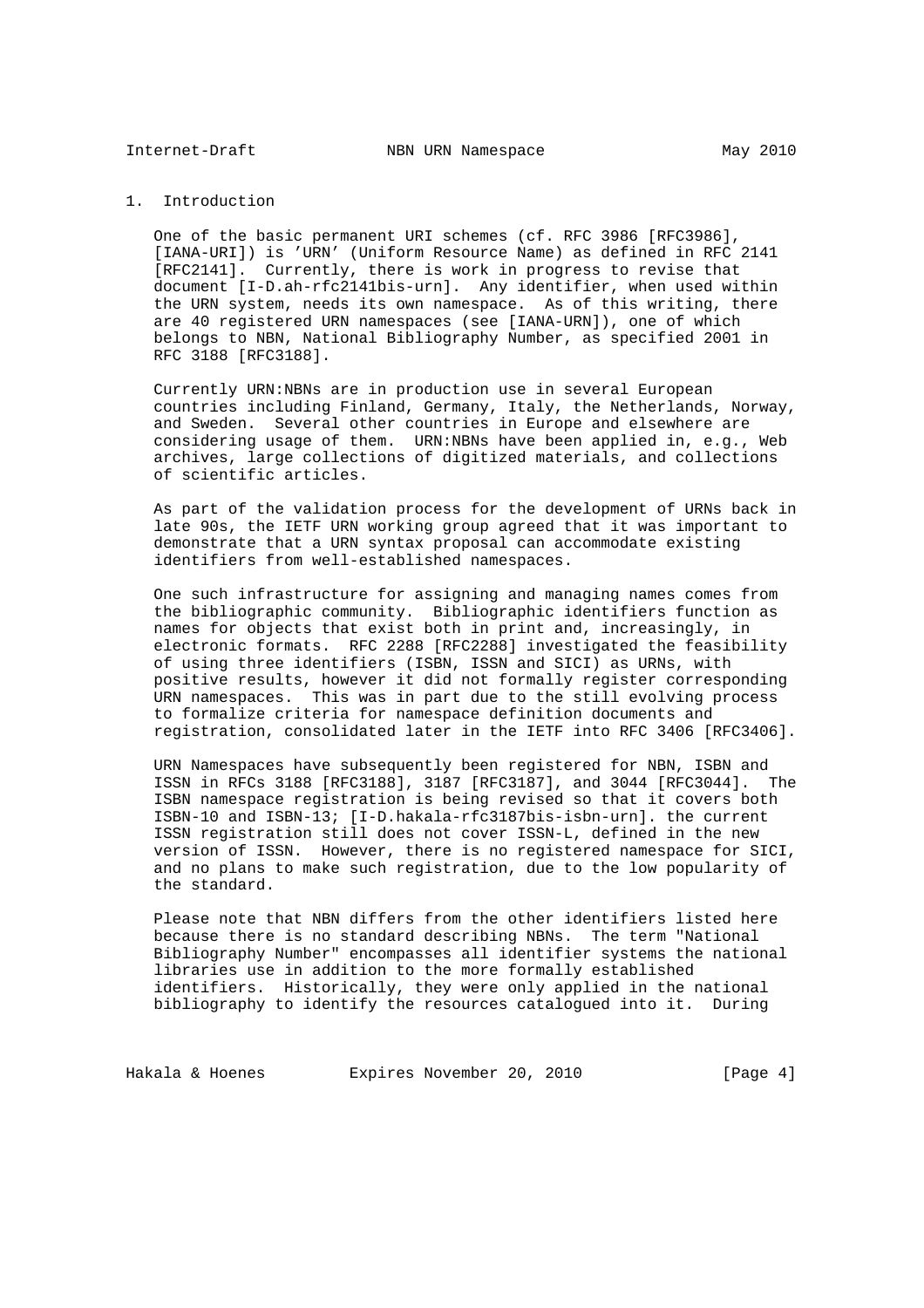the last 10 years NBN scope has been extended to a wide variety of digital resources available via the Internet. Only a minority of these resources are catalogued in the national bibliography. Some national libraries have also allowed other organizations to apply NBNs to their publications and other materials.

 Guidelines for using NBNs as URNs and the original namespace registration have been published in RFC 3188 [RFC3188]. The RFC at hand replaces RFC 3188 [RFC3188]; sections discussing the methods in which URN:NBNs can be resolved have been updated and the text is also compliant with the stipulations of RFC 3406 [RFC3406], which has replaced RFC 2611 [RFC2611] that was applied in the initial registration.

2. Conventions used in this document

 The key words "MUST", "MUST NOT", "REQUIRED", "SHALL", "SHALL NOT", "SHOULD", "SHOULD NOT", "RECOMMENDED", "MAY", and "OPTIONAL" in this document are to be interpreted as described in RFC 2119 [RFC2119].

 NBN refers to any National Bibliography Number identifier system used by the national libraries and other institutions using the system with the national library's permission.

3. Identification and Resolution

 As a rule, NBNs identify finite, manageably-sized objects, but these objects may still be large enough that resolution into a hierarchical system is appropriate. The materials identified by an NBN will often be digital, but they may also exist only in printed or other physical form. In such a case, the URN:NBN resolver should nevertheless be able to supply e.g. bibliographic data about the resource, possibly including the address where the resource is available.

 National libraries are the key organizations providing persistent URN resolution services for resources identified with NBNs, independent of their form. National libraries may however allow other organizations such as university libraries or governmental organizations to assign NBNs to their resources. In such case the national library will co-ordinate the use of NBNs and support the NBN users in guaranteeing the persistence of these resources and resolution. These other organizations may establish their own resolution services or they may use the infrastructure provided by the national library.

Hakala & Hoenes Expires November 20, 2010 [Page 5]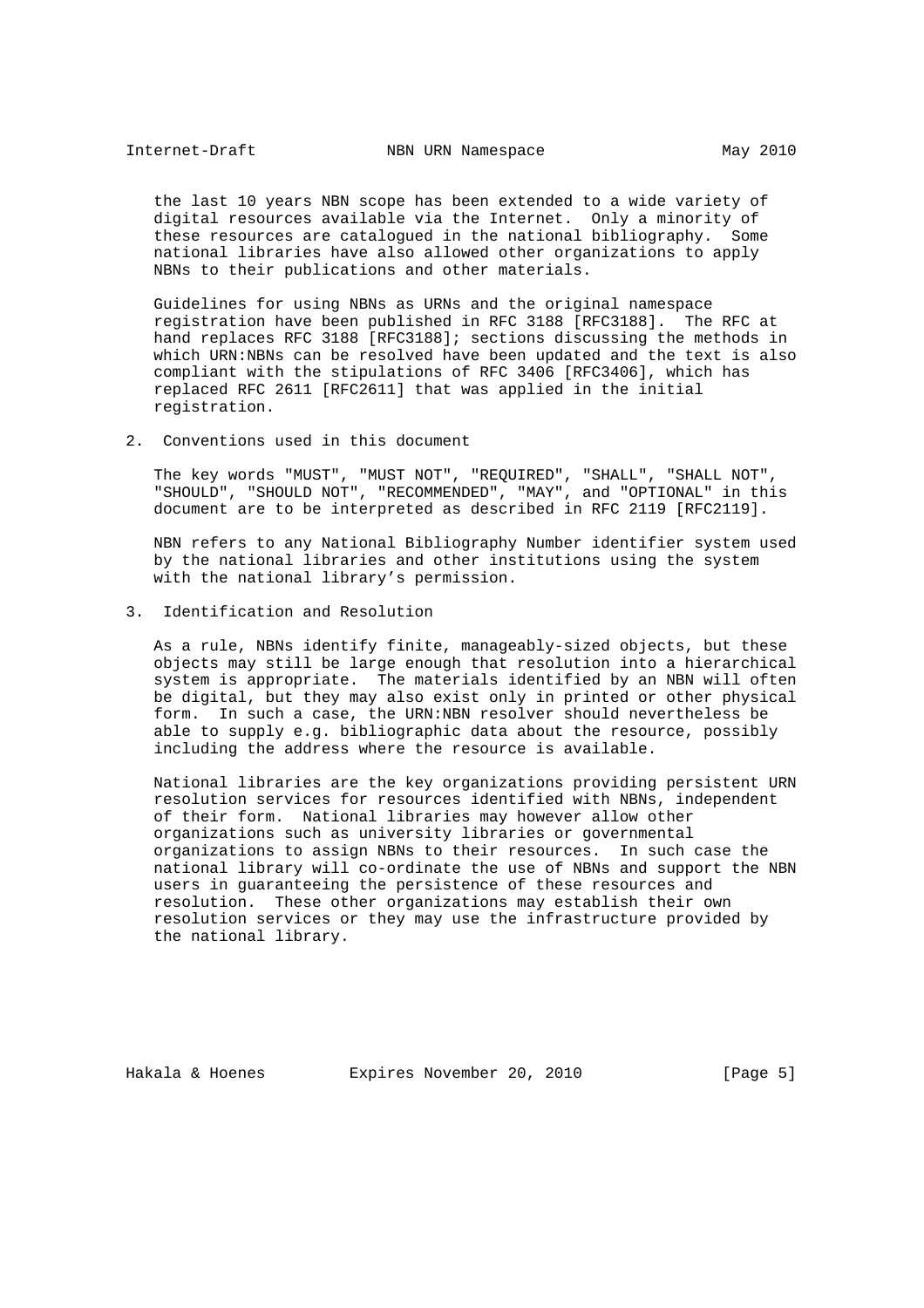## 4. Namespace considerations: National Bibliography Numbers (NBNs)

#### 4.1. Overview

 National Bibliography Number (NBN) is a generic name referring to a group of identifier systems utilised by the national libraries and institutions authorized by them, such as universities. The common denominator is that all these organizations are committed to preserve their collections for a long time; at least decades and possibly centuries.

 Each national library uses its own NBNs independently of other national libraries; there is no global authority that controls NBN usage. For this reason, NBNs as such are unique only on a national level. When used as URNs, NBN strings must be augmented with a controlled prefix such as the ISO 3166 country code. These prefixes guarantee uniqueness of the NBN-based URNs on the global scale.

 NBNs have traditionally been given to documents that do not have a formal (standard) identifier, but are catalogued to the national bibliography. Examples of this include books that predate the introduction of the ISBN in the 1970s, or modern books that for some reason have not received an ISBN. NBNs can be seen as a fall-back mechanism: if no other, standards-based identifier such as an ISBN can be given, an NBN is assigned.

 URNs may also be used in universities' open repositories when a resource already has another identifier -- often a DOI (Digital Object Identifier) -- that can only be resolved in a publisher's (or third party's) resolution service, which cannot be used to provide linking to the open repository. URN:NBN-based resolution can deliver that, and may also be extended to include access to other repositories holding the same resource.

 In principle, NBNs enable identification of any kind of resource, such as still images published in periodical articles, or short stories and poems published in book form or in the Web. Local policies may limit the NBN usage to for instance documents stored permanently in the national library's collections. Following the initial registration of a URN namespace for NBN, several countries broadened the scope of NBN assignment significantly to cover broader scope of their digital materials.

 Some national libraries (e.g., Finland, Norway, Sweden) have established Web-based URN generators, which enable authors and publishers to fetch NBN-based URNs for their network resources. There are also applications, used for instance in digitization processes, that assign NBNs automatically to resources or even their

Hakala & Hoenes **Expires November 20, 2010** [Page 6]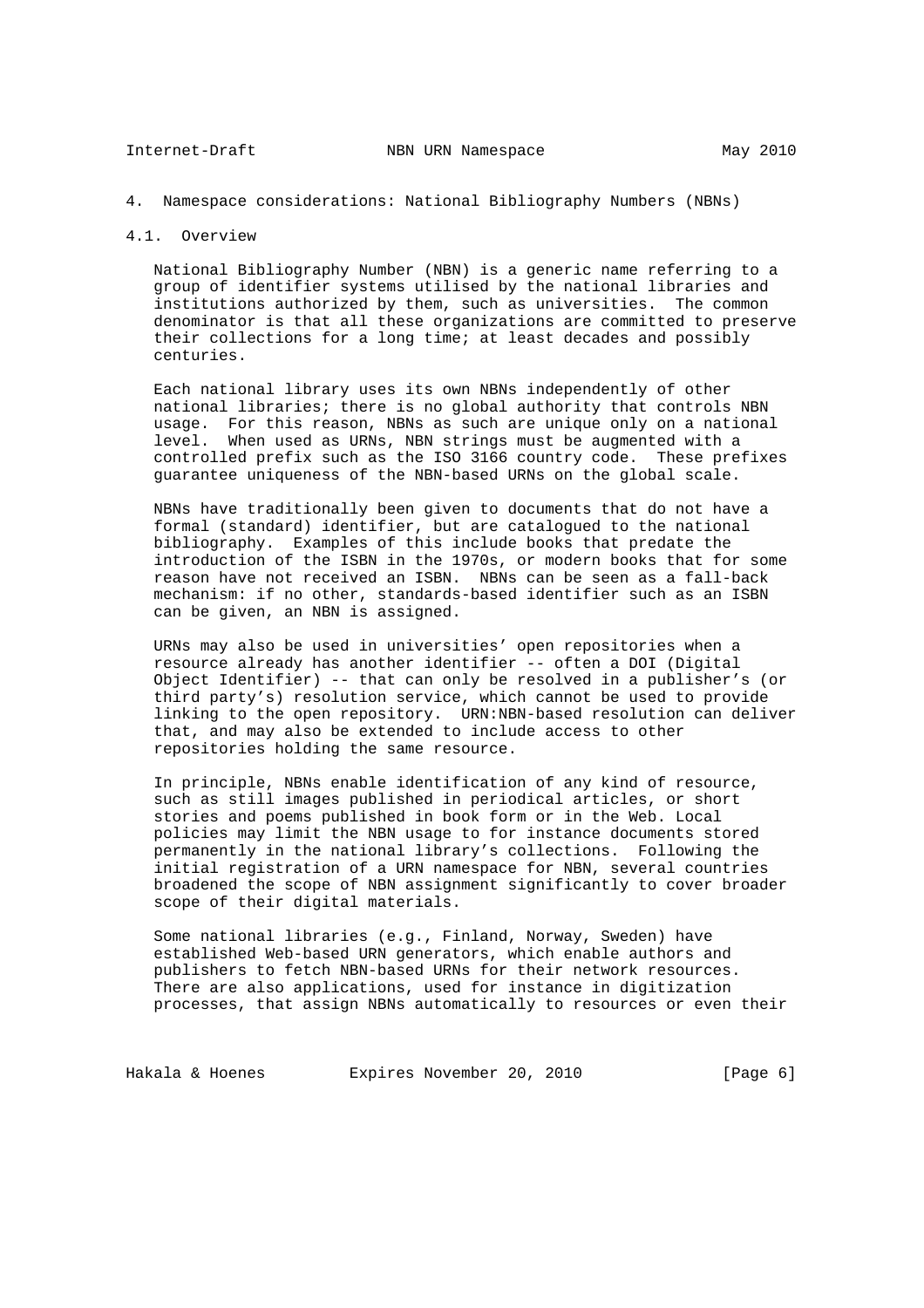component parts such as still images published in monographs or serials.

 Within the limitations set by RFC 2141, this document, and other relevant RFCs, both syntax and scope of local NBNs can be decided by each national library independently. Historically, NBNs have consisted of one or more letters and/or digits. For instance, (Finnish) NBN for the Romanian translation of the Finnish classic "Seven Brothers" published in 1957 is f568471. URN strings can contain encoded UNICODE characters, as specified in the declaration of syntactic structure, and there are no length limitations. Therefore, literally billions of NBNs can be allocated, which makes them suitable for, e.g., naming of Web documents.

 In Italy a novel hierarchical distributed architecture for NBN assignment has been designed, in order to eliminate the single-point of-error risks of a centralised system and to reduce the costs of managing a resolution service based on persistent identifiers.

 The Central National Library in Florence manages the national domain NBN:IT and the national URN resolution service that contains every URN:NBN assigned in Italy. The library has supplied URN:NBN:IT sub domains to trusted institutions and bodies such as universities that are responsible for digital collections and routinely manage digital resources, for instance via creating and updating metadata on these resources, including location (URL) information. All these institutions have their own resolution services, but the URN - URL mappings in them are periodically harvested to the national resolution service using the Open Archives Initiative Protocol for Metadata Harvesting (OAI-PMH; see (<http://www.openarchives.org/OAI/openarchivesprotocol.html>).

 Harvesting the data to the central node enables distributed service. The central node can serve the users when the local node is not functional. This architecture increases the robustness of the network via duplication of resolution services and enables peer-to peer resolution between the second-level institutions. Moreover, it is possible to add yet another layer to the network by creating an international node, which shall contain all the data from the national nodes. Such international service may also be created by building a virtual union resolver that uses all the national nodes. The PersID project is investigating the feasibility of these technical solutions at the European level.

#### 4.2. Encoding Considerations and Lexical Equivalence

 Embedding NBNs within the URN framework initially did not present any particular encoding problems, since the ASCII characters utilized in

Hakala & Hoenes Expires November 20, 2010 [Page 7]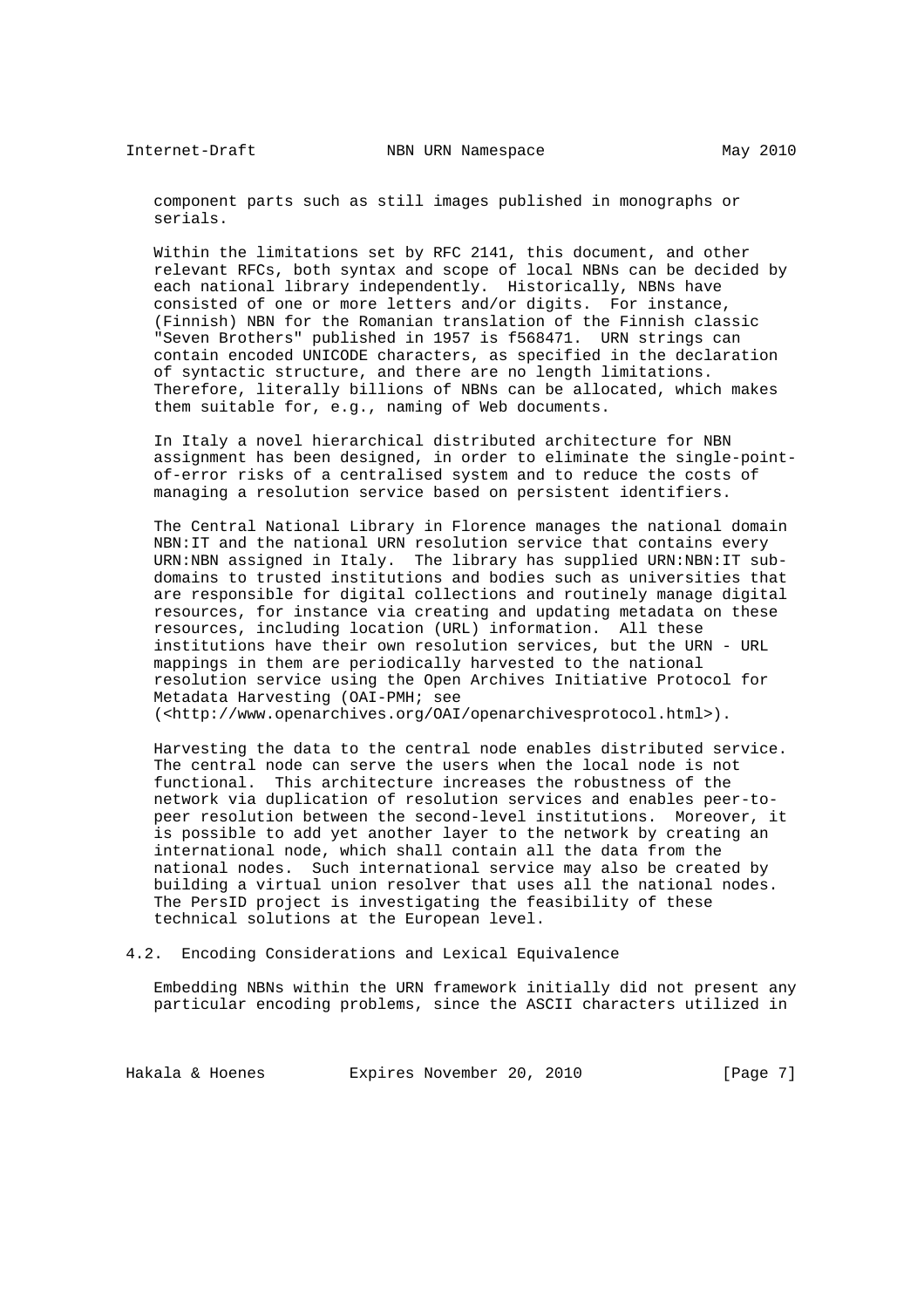traditional NBN systems belonged to the URN character set. Machine generated NBNs may be more demanding; if necessary, NBNs must be translated into canonical form as specified in [I-D.ah-rfc2141bis-urn].

 When an NBN is used as a URN, the namespace specific string must consist of three parts:

- o a prefix, consisting of either a two-letter ISO 3166 country code or other registered string,
- o a delimiting character that is either hyphen  $(-)$  or colon  $(:)$ , and
- o the NBN string.

Delimiting characters are not lexically equivalent.

A Hyphen MUST be used for separating the prefix and the NBN string.

 A Colon MAY be used as the delimiting character if and only if a country code-based NBN namespace is split further in smaller sub namespaces. If there are several national libraries in one country, these libraries can divide the national namespace between themselves using this method.

 A national library may also assign to trusted organisation(s) such as a university or a government institution its own NBN sub-namespace. For instance, the national library of Finland has given Statistics Finland (<http://www.stat.fi/index\_en.html>) a sub-namespace "st" (i.e., urn:nbn:fi:st). These trusted organisations must follow the general rules of the NBN usage provided by the national library, and take care of the long-term preservation of the identified resources in order to guarantee persistence.

 Non-ISO 3166 prefixes, if used, MUST be registered on the global level. The U.S. Library of Congress SHALL maintain the central register of reserved codes.

 Sub-namespace codes beneath a country-code-based namespace MUST be registered on the national level by the national library that assigned the code. The national register SHOULD be made available on the Web.

 Two-letter codes MUST NOT be used as non-ISO prefixes, since all such codes are reserved for existing and possible future ISO country codes. If there are several national libraries in one country that use the same prefix - for instance, a country code -, they need to agree on how to divide the namespace. They may either share one

Hakala & Hoenes Expires November 20, 2010 [Page 8]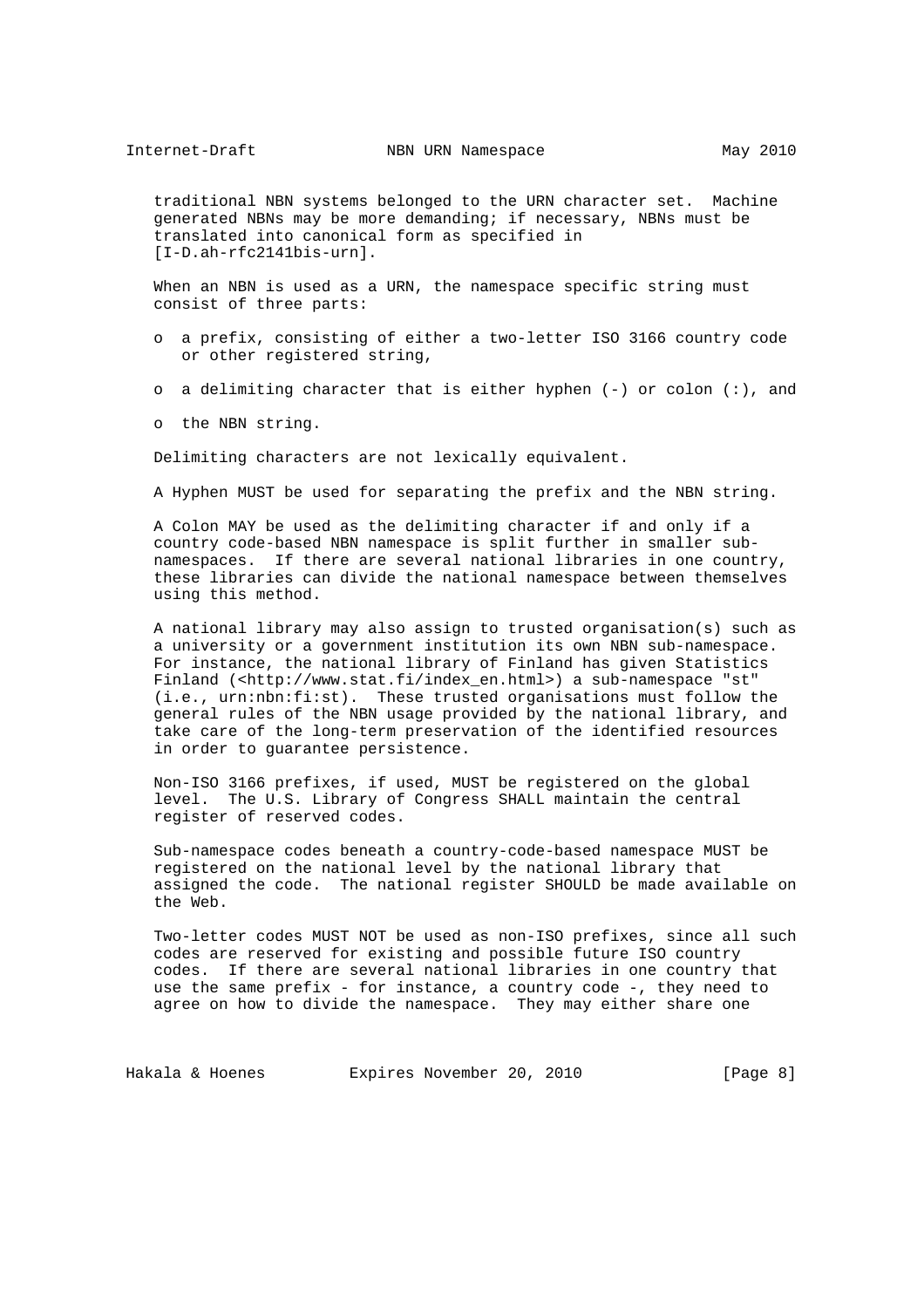namespace but agree on how to avoid assigning duplicate identifiers, or they may split the namespace into two sub-namespaces.

Models:

URN:NBN:<ISO 3166 country code>-<assigned NBN string>

 URN:NBN:<ISO 3166 country code>:<sub-namespace code>-<assigned NBN string>

URN:NBN:<non-ISO 3166 prefix>-<assigned NBN string>

Examples:

 URN:NBN:fi-fe201003181510 (NBN assigned to Tero Frestadius's Master's Thesis "In and Out": Segmentary Gang Politics in Los Angeles).

urn:nbn:ch:bel-9039

urn:nbn:se:uu:diva-3475

urn:nbn:hu-3006

 From the libraries' point of view, one of the key benefits of using URNs and other persistent identifiers is that there is only one location - the resolution service - where the linking infomation has to be maintained. If bibliographic records in library on-line public access catalogues (OPACs) contain URLs, then each record must be modified whenever the URL changes. With URNs, it is only necessary to maintain the URN - URL linking in the mapping table of the resolution service.

## 4.3. Resolution of NBN-based URNs

 URNs can be used to provide various services. RFC 2483 [RFC2483] gives a few examples, such as retrieving a single URL or all URLs applying to the resource. Services available may vary, depending on the technical implementation of the URN resolver and the target system contacted. Please note that services must not be hard coded into the URN itself.

 Eventually, URNs will be resolved with the help of a resolver discovery service (RDS). However, no such system is widely available yet. Therefore, URNs are usually embedded in HTTP URIs in order to make them actionable in the present Internet. In these HTTP URIs, the authority part must point to the appropriate URN resolution service. In Finland, the address of the national URN resolver is

Hakala & Hoenes Expires November 20, 2010 [Page 9]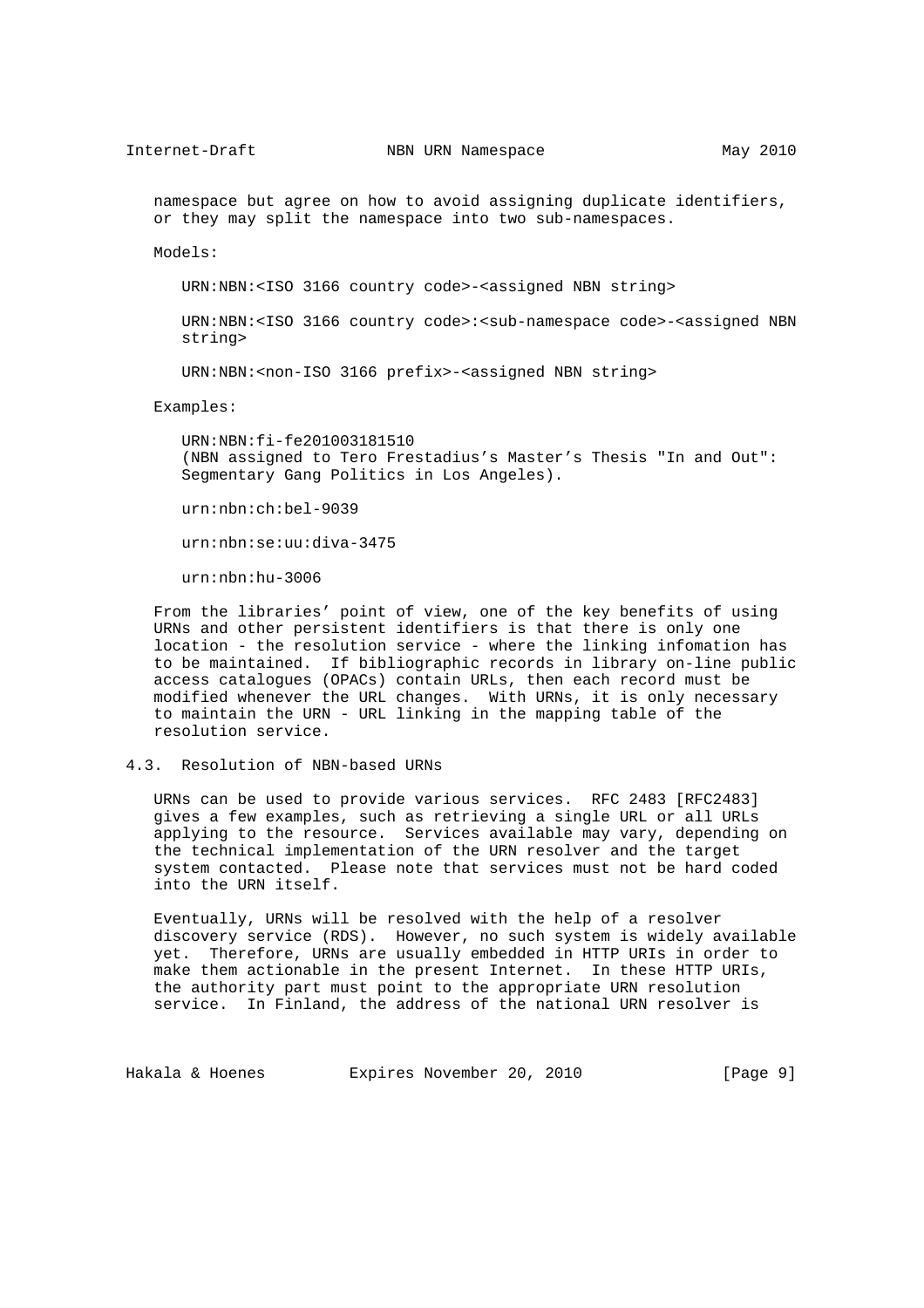<http://urn.fi>. Thus the HTTP URI for the URN in the example is <http://urn.fi/URN:NBN:fi-fe201003181510>. This in turn resolves to the actual address of the thesis, which as of this writing (2010-03-27) was <https://oa.doria.fi/bitstream/handle/10024/59475/ inandout.pdf?sequence=1>.

 The country code-based prefix part of the URN namespace specific string will provide a guide to finding the correct national resolution service for URN:NBNs from the resolver discovery service when it is established. If there are multiple URN:NBN resolvers in the country, there are two possible approaches for making sure that RDS will work. All URN:NBNs mappings can be harvested to the national node (the Italian approach). The other approach is to make the RDS aware of all the URN:NBN resolution services, and specify which parts of the national URN:NBN namespace they are capable of serving.

 URN:NBN - URL mappings maintained nationally can be harvested using e.g. OAI-PMH from abroad to other national and international URN resolvers. This makes it possible to improve the reliability of the system; if the Finnish national resolver node does not respond, its URN - URL mappings may be available at other resolvers.

 Persistence of any resolution service is not only a technical issue, but also an organisational and legal one. National libraries are in ideal position to provide persistent resolution services, since most of them maintain (legal) deposit collections, in which domestic publications shall be preserved for future generations. Increasingly these collection contain also digital resources.

## 4.4. Additional Considerations

 Guidelines adopted and promoted by each national library define when different manifestations of a work should be assigned the same or differing NBNs. These rules apply only if identifier assignment is done manually. If identifiers are allocated programmatically, each manifestation of a resource will get a new NBN. For instance, over time the national library may digitize the same photograph many times from different sources, but each copy will get its own NBN. However, if a checksum such as MD5 (see RFC 1321 [RFC1321]) is used as NBN, the resources that are identical at bit level will receive the same NBN. Dissimilar resources may get the same checksum; with a reliable message digest algorithm such probability is however very small.

 The rules governing the usage of NBNs are local and usually less strict than those specifying the usage of ISBNs and other standard identifiers. As long as the NBNs were assigned only in the national libraries, the identifier use was however well co-ordinated in

Hakala & Hoenes Expires November 20, 2010 [Page 10]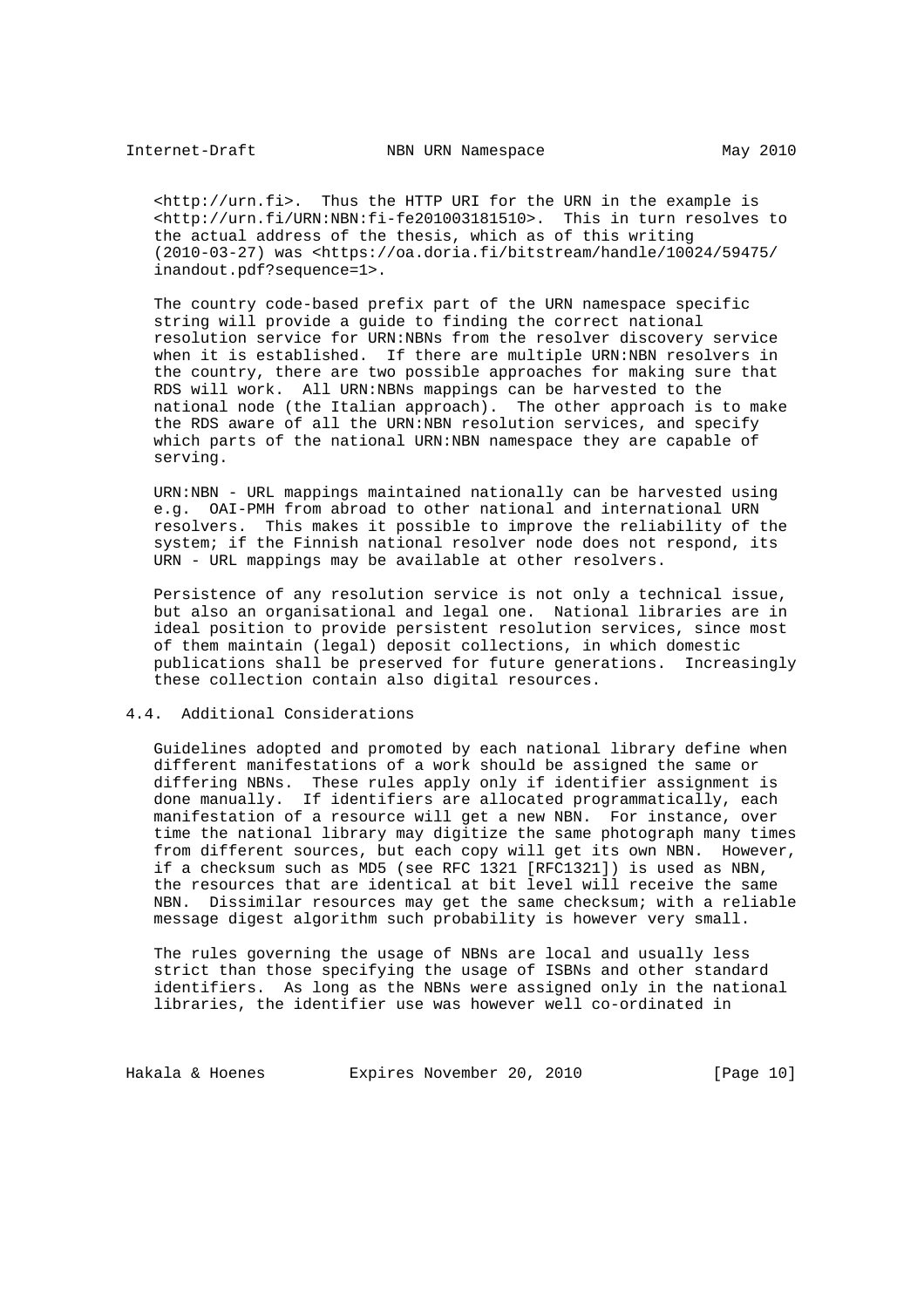practice. Now, following significant broadening in the scope of the NBN to cover Web resources, NBN assignment is less tightly controlled even within one national library. One resource -- for instance, a photo that has been published in many newspapers -- is likely to receive multiple NBNs. If two national libraries are digitizing the same resources and use NBNs for identification of these resources, the result will be duplicate NBN assignment since NBNs as a rule have national scope. If the metadata describing the resource is harvested into a common service, and the bibliographic records are similar enough to be merged, the user may see two NBNs and HTTP URIs pointing to two different resolution services and physical copies of the same resource. If the two copies had the same identifier such as an ISBN, there would still be two HTTP URIs providing access to different physical copies of the resource.

 If the same resource -- for instance, a master's thesis published by two universities -- is held in two repositories located in different NBN-sub-namespaces within one national namespace, these copies may also receive different NBNs especially if there is no easy way of checking if the resource has already been identified somewhere. In this case, duplication may be revealed in the national level when the metadata records of the two copies are compared. In such case, like in the previous example, both URN:NBNs are equally valid.

4.5. Security Considerations

 This document proposes means of encoding national bibliography numbers (NBNs) within the URN framework. It discusses resolution only at a very generic level; thus, questions of secure or authenticated resolution services and authentication of users of such services are out of scope. This document does not address means of validating the integrity or authenticating the source or provenance of URNs that contain NBNs. Issues regarding intellectual property rights associated with objects identified by national bibliography numbers are also beyond the scope of this document, as are questions about rights to the bibliographic databases that may be used to construct resolution services.

4.6. URN Namespace ID Registration for the National Bibliography Number (NBN)

 This registration describes how National Bibliography Numbers (NBNs) can be supported within the URN framework.

 [ RFC Editor: please replace "XXXX" in all instances of "RFC XXXX" below by the RFC number assigned to this document. ]

Hakala & Hoenes Expires November 20, 2010 [Page 11]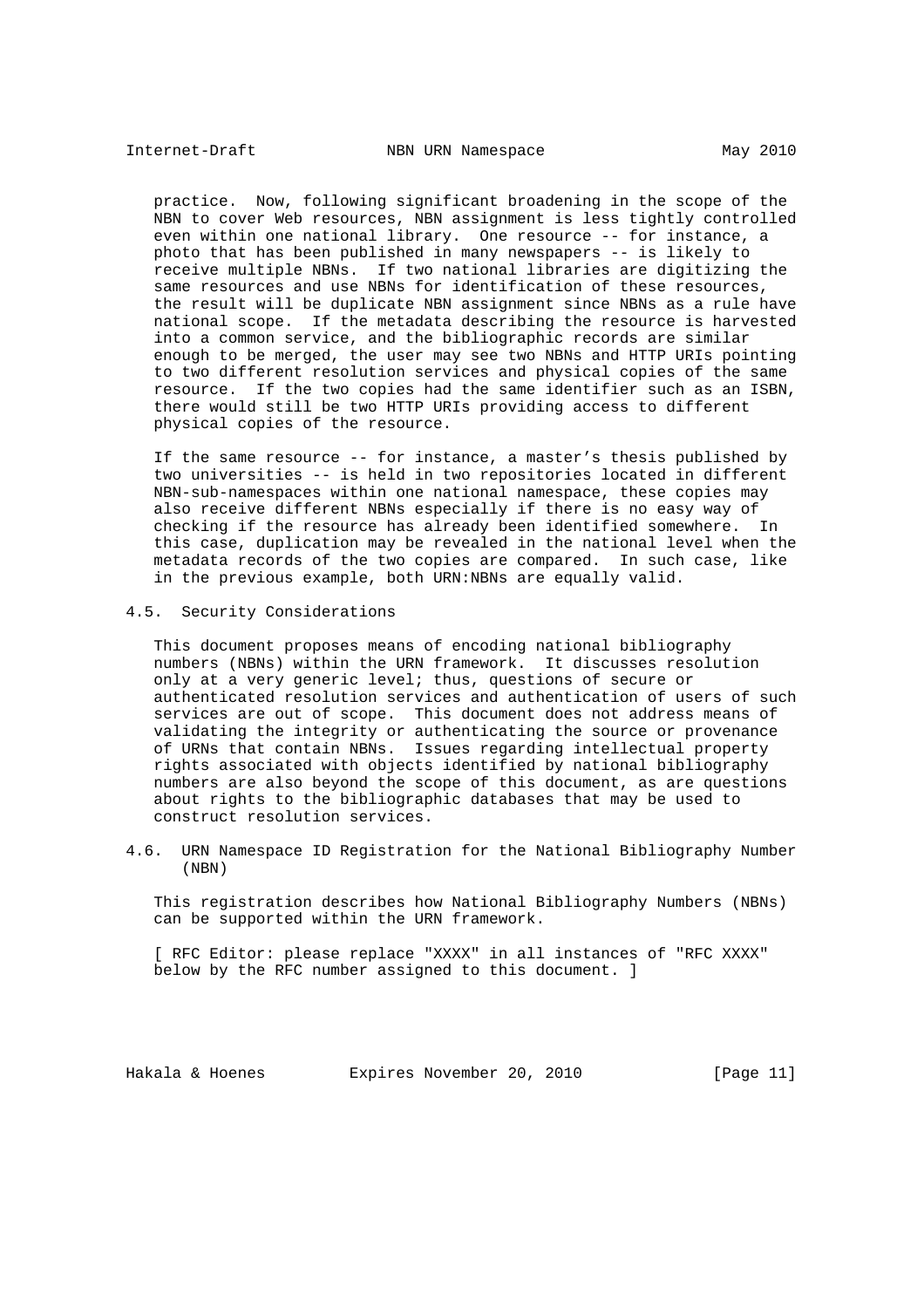Namespace ID: NBN

 This Namespace ID was formally assigned to the National Bibliography Number in October 2001 when the namespace was registered officially. Utilization of URN:NBNs started in demonstrator systems in 1998; production use has been going on for several years, and millions of URN:NBNs have been assigned.

Registration Information:

 Version: 4 Date: 2010-05-18

Declared registrant of the namespace:

 Name: Mr. Juha Hakala Affiliation: Senior Adviser, The National Library of Finland Email: juha.hakala@helsinki.fi Postal: P.O.Box 15, 00014 Helsinki University, Finland Web URL: http://www.nationallibrary.fi/

 The National Library of Finland registered the namespace on behalf of the Conference of the European National Librarians (CENL) and Conference of Directors of National Libraries (CDNL), which have both made a commitment in 1998 to foster the use of URNs. The NBN namespace will be available for free for all national libraries in the world.

Declaration of syntactic structure:

The namespace specific string (NSS) will consist of three parts:

 a prefix, consisting of either a two-letter ISO 3166 country code or other registered string and sub-namespace codes,

delimiting characters (colon  $(:)$  and hyphen  $(-)$ ), and

 an NBN string assigned by the national library or sub-delegated authority.

Formal declaration of the NSS, using ABNF [RFC5234].

Hakala & Hoenes Expires November 20, 2010 [Page 12]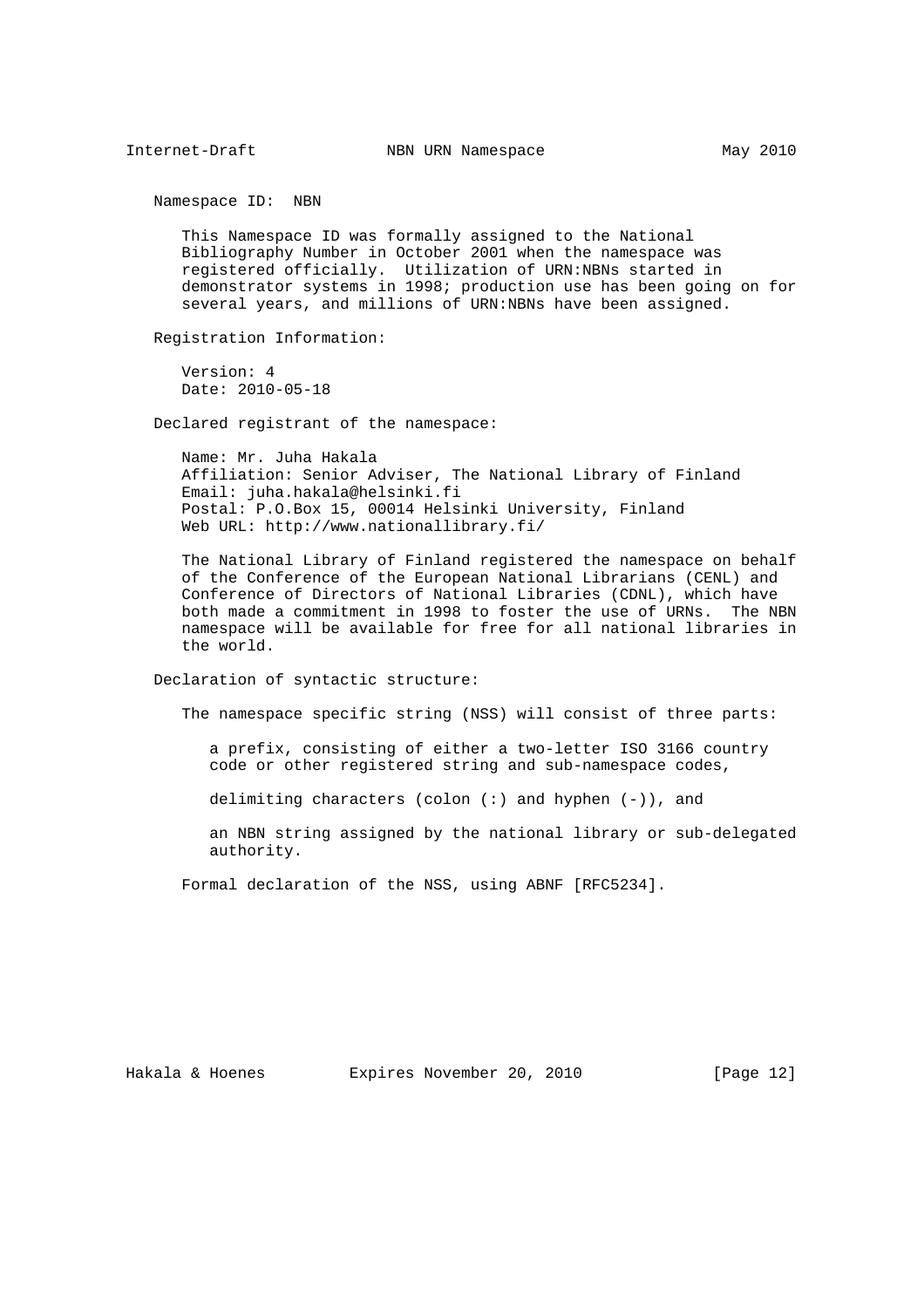nbn\_nss = prefix "-" nbn\_string

prefix = cc\_prefix / reg\_prefix

 $cc\_prefix = iso\_cc *('":" subspc)$ 

- $iso$   $cc$  =  $2ALPHA$  ; country code as assigned by ISO 3166, part 1 -- ; identifies the national library ; to which the branch is delegated
- $subspec$  =  $1*ALPHANUM$ ; as assigned by the respective national library
- reg  $prefix$  =  $3*ALPHANUM$  ; as assigned by the Library of Congress -- ; identifies a trusted third party ; to which the bracnh is delegated
- nbn\_string = <specific per prefix> ; must follow RFC 3986 <path-rootless> syntax

 Colon may be used as a delimiting character only within the prefix, between ISO 3166 country code and sub-namespace code, which splits the national namespace into smaller parts.

 Dividing non-ISO 3166-based namespaces further with sub-namespace codes MUST NOT be done.

 Hyphen MUST be used as the delimiting character between the prefix and the NBN string. Within the NBN string, hyphen MAY be used for separating different sections of the code from one another.

 Non-ISO prefixes used instead of the ISO country code must be registered. A global registry, maintained by the Library of Congress, shall be created and made available via the Web. Contact information: nbn.register@loc.gov.us.

 All two-letter codes are reserved for existing and possible future ISO country codes and MUST NOT be used as non-ISO prefixes.

 Sub-namespace codes MUST be registered on the national level by the national library which assigned the code. The list of such codes SHOULD be available via the Web.

Hakala & Hoenes Expires November 20, 2010 [Page 13]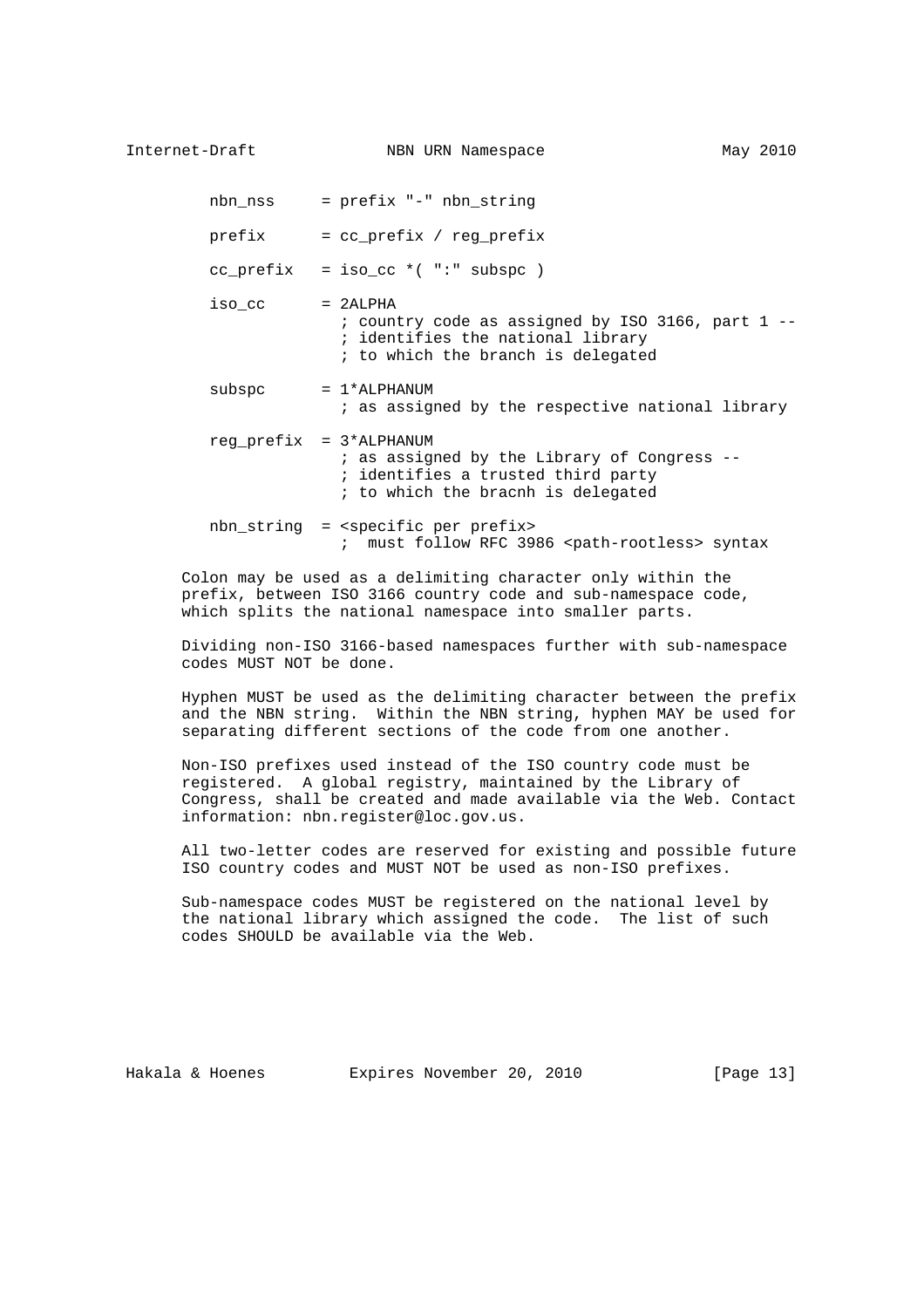Models:

URN:NBN:<ISO 3166 country code>-<assigned NBN string>

 URN:NBN:<ISO 3166 country code:sub-namespace code>-<assigned NBN string>

URN:NBN:<non-ISO 3166 prefix>-<assigned NBN string>

Example:

urn:nbn:de:gbv:089-3321752945

Relevant ancillary documentation:

 National Bibliography Number (NBN) is a generic name referring to a group of identifier systems used by the national libraries and other organizations for identification of deposited publications and other resources that lack a 'canonical' identifier, or to descriptive metadata (cataloguing) that describes the resources. Each national library uses its own NBN system independently of other national libraries; there is neither a general standard defining NBN syntax nor a global authority to control the use of these identifier systems.

 Each national library decides locally which resources shall receive NBNs. These identifiers have traditionally been assigned to documents that do not have a publisher-assigned identifier, but are nevertheless catalogued to the national bibliography. Typically identification of grey publications have largely been dependent on NBNs. With the introduction of the Internet and URN: NBN namespace in 1998, the scope of NBN assignment has been extended to a broad spectrum of Internet resources including, e.g., harvested Web pages.

 Some national libraries (Finland, Norway, Sweden) have established Web-based URN generators that enable authors and publishers to fetch NBN-based URNs for the resources they publish in the Web. The most significant group of publications to which NBNs have been applied are doctoral theses.

 The syntax of NBNs is decided by each national library independently. Historically, NBNs used in national bibliographies contained only characters that belong to the URN character set. Following the expansion of NBN scope and semi- and fully automated NBN assignment processes, some NBNs may contain characters that must be translated into canonical form according to the specifications in [I-D.ah-rfc2141bis-urn].

Hakala & Hoenes Expires November 20, 2010 [Page 14]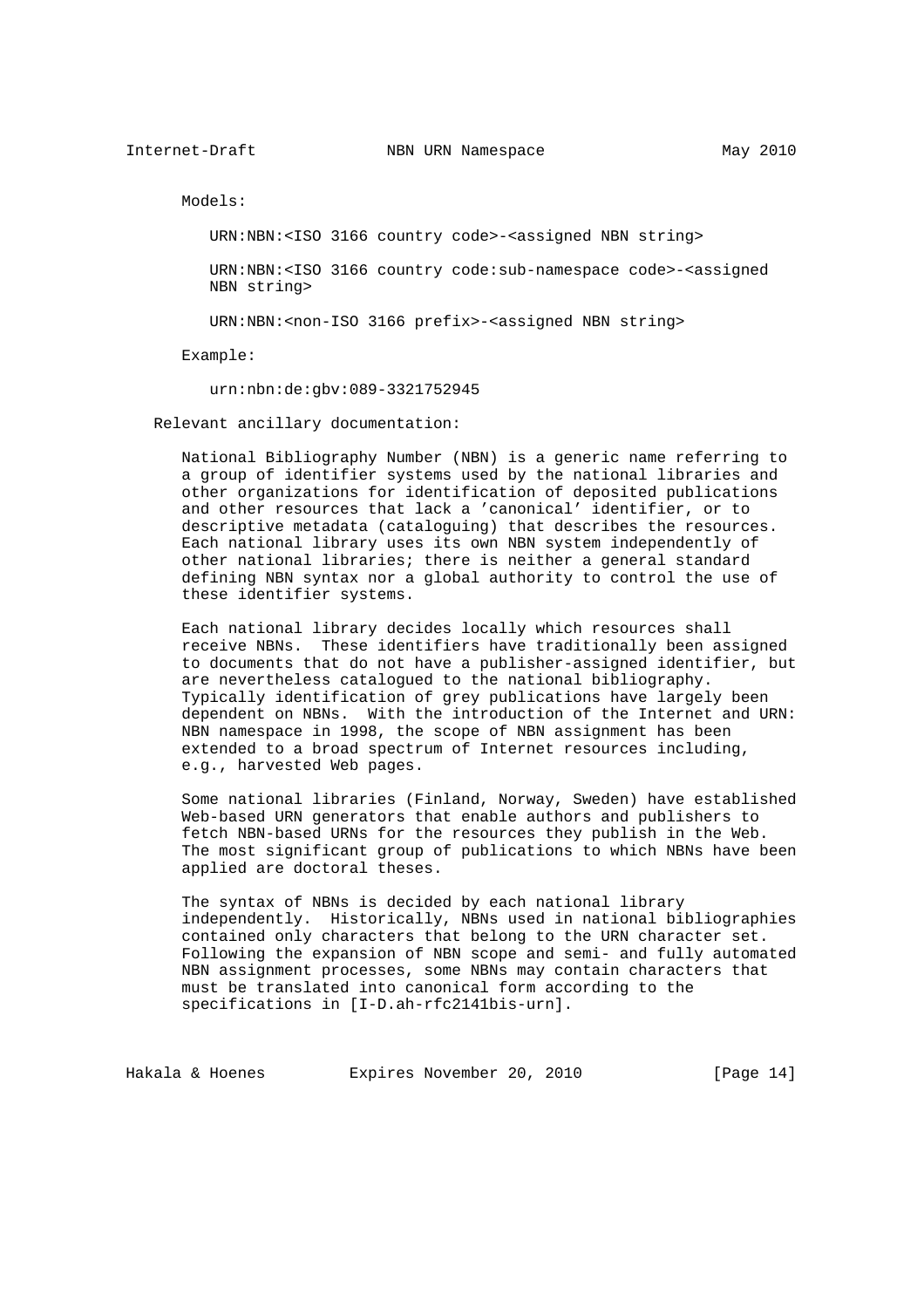Identifier uniqueness and persistence considerations:

 NBN strings assigned by two national libraries may be identical. In order to guarantee global uniqueness of NBN-based URNs, therefore a controlled prefix is present in the namespace specific string. These NBNs, once given to the resource, will be persistent. Persistence of the resources themselves will be guaranteed by the national libraries as a part of their legal deposit activities. This applies to publications and Web resources only; long-term preservation of other resources such as governmental documents will be dependent on other actors like national archives.

 An NBN, once it has been assigned, must never be re-used for another resource.

 At the national level, libraries may utilise different policies for guaranteeing uniqueness of NBNs. They may be assigned sequentially by programs (URN generators) in order to avoid human mistakes. It is also possible to use checksums such as SHA-1 or MD5 as NBN.

Process of identifier assignment:

 Assignment of NBN-based URNs MUST be controlled on national level by the national library / national libraries. Although the basic principles are the same, there are differences in scope; for instance in the Netherlands URN:NBNs are used -- among other things -- to identify scientific articles stored in the national library's long term preservation system, whereas most other URN users are not applying them on scientific articles. Finland, on the other hand, is using URNs extensively to identify and provide access to the digitized content.

 National libraries may choose different strategies in assigning NBN-based URNs, and different approaches have varying levels of control. Manual URN assignment by the library personnel only provides the best possible control, especially if this is done traditionally, that is, only when the document is catalogued into the national bibliography. Usually the scope of URN:NBN is much broader than this; NBNs may for instance be automatically generated for each archived resource by a long term preservation system. From control point of view, the most liberal approach is a URN generator which builds URNs for everyone, with no guarantee that the resource identified will be preserved or accessible. Every national library must decide the degree of freedom it allows to the URN:NBN users. Usage rules may of course vary from one sub-namespace to the next. As of yet there are no international guidelines for NBN use, but they may be developed in the future.

Hakala & Hoenes **Expires November 20, 2010** [Page 15]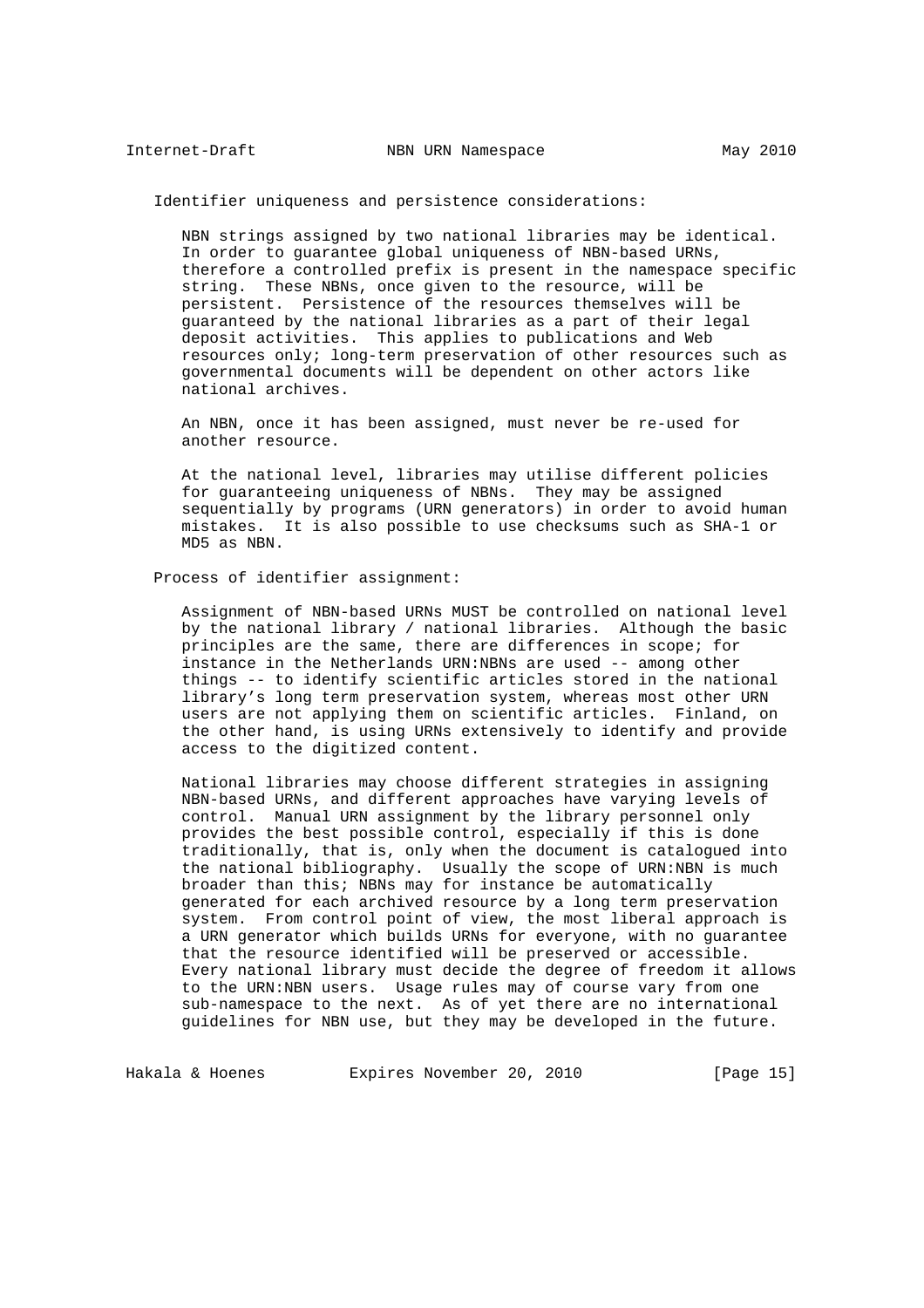Process for identifier resolution:

See Section 4.3 of RFC XXXX.

Rules for lexical equivalence:

 None in the global level, beyond those expressed in [I-D.ah-rfc2141bis-urn].

 National libraries may develop their own rules for the NBNs they use.

Conformance with URN syntax:

 Traditional NBNs (those applied in the national bibliographies) consisted of ASCII 7-bit letters and digits (a-z and 0-9). For instance, the NBN of the first Hungarian translation of the Finnish national epos Kalevala is f20043425. The book was published in 1853 and therefore does not have an ISBN. Machine generated NBNs must follow the stipulations of [I-D.ah-rfc2141bis-urn].

Validation mechanism:

 None specified on the global level (beyond a routine check of those characters that require special encoding when expressed as URIs). A national library may use NBNs, which contain a checksum and can therefore be validated, but as of this writing there are no NBNs which incorporate a checksum.

Scope:

 NBN is a global identifier system used for identification of diverse publications and other resources. It is widely used and supported by the national libraries.

## 5. Security Considerations

 This document proposes means of encoding NBNs within the URN framework. An NBN-based URN resolution service is depicted, but only in a fairly generic level; thus questions of secure or authenticated resolution mechanisms are excluded. It does not deal with means of validating the integrity or authenticating the source or provenance of URNs that contain NBNs. Issues regarding intellectual property rights associated with objects identified by the NBNs are also beyond the scope of this document, as are questions about rights to the databases that might be used to construct resolvers.

Hakala & Hoenes Expires November 20, 2010 [Page 16]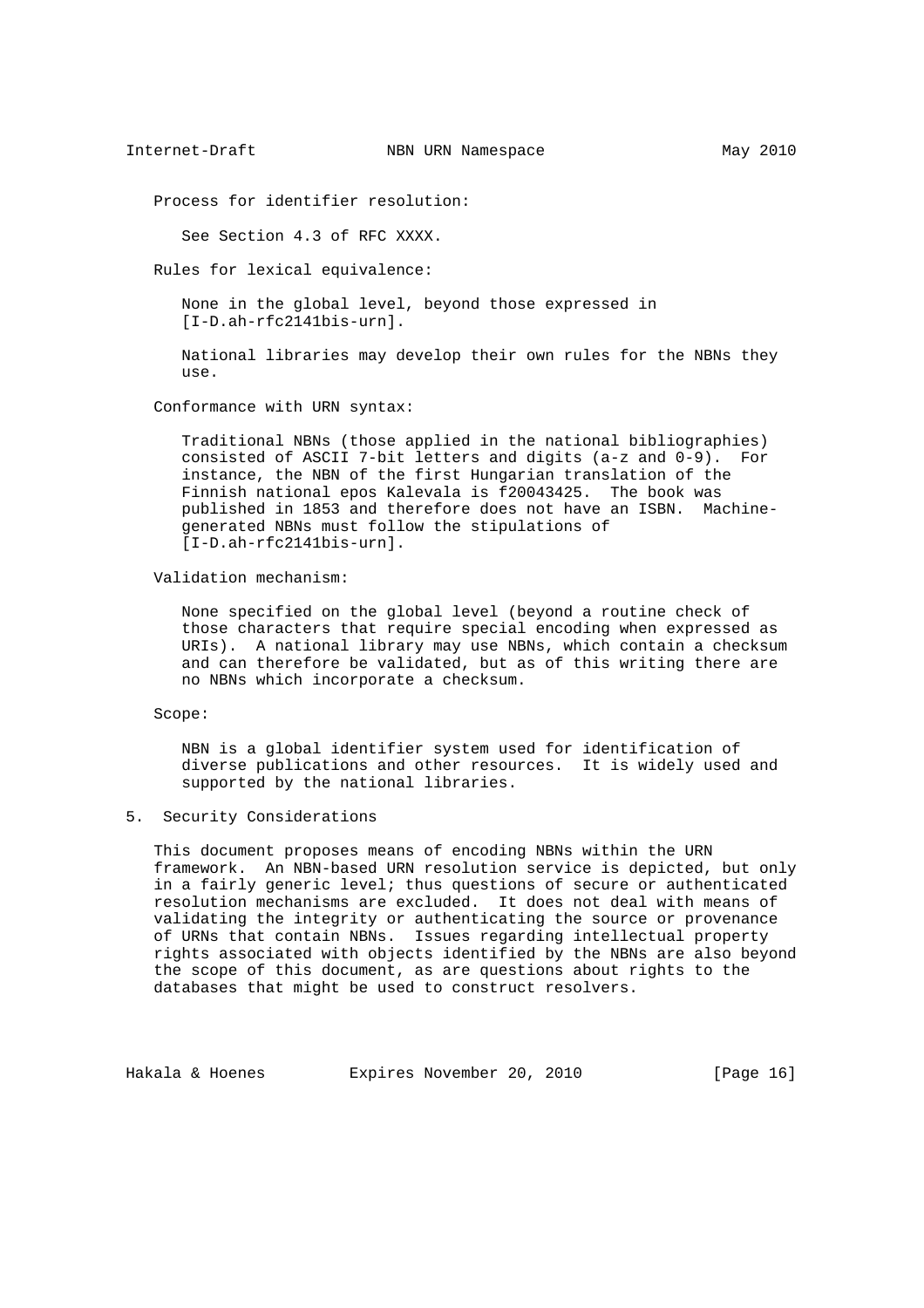## 6. IANA Considerations

 IANA is asked to update the existing registration of the Formal URN Namespace 'NBN' using the template given above in Section 4.6.

7. Community Considerations

 National bibliography numbers enable the national libraries and organisations which liaise with them to uniquely identify resources and provide persistent links to the resource accessible in the Internet. Since most digital documents held in national libraries' digital collections are not eligible for other, more formal identifiers such as ISBN, NBNs are a valuable asset for the community. A proof of this are the millions of URN:NBNs that have been allocated since the NBN namespace was reserved, and the operational services that have been built, using these identifiers and resolver applications.

 For library users, URN-based identification and resolution services mean more efficient and reliable access to resources in general. No special tools are needed for this; Web browsers are sufficient. The users may also be able to acquire URN:NBNs to their own key resources such as university thesis.

8. Acknowledgements

 The author wishes to thank his colleagues in the PersID project for their support.

- 9. References
- 9.1. Normative References
	- [I-D.ah-rfc2141bis-urn] Hoenes, A., "Uniform Resource Name (URN) Syntax", draft-ah-rfc2141bis-urn-00 (work in progress), March 2010.
	- [RFC2119] Bradner, S., "Key words for use in RFCs to Indicate Requirement Levels", BCP 14, RFC 2119, March 1997.
	- [RFC3406] Daigle, L., van Gulik, D., Iannella, R., and P. Faltstrom, "Uniform Resource Names (URN) Namespace Definition Mechanisms", BCP 66, RFC 3406, October 2002.
	- [RFC5234] Crocker, D. and P. Overell, "Augmented BNF for Syntax Specifications: ABNF", STD 68, RFC 5234, January 2008.

Hakala & Hoenes Expires November 20, 2010 [Page 17]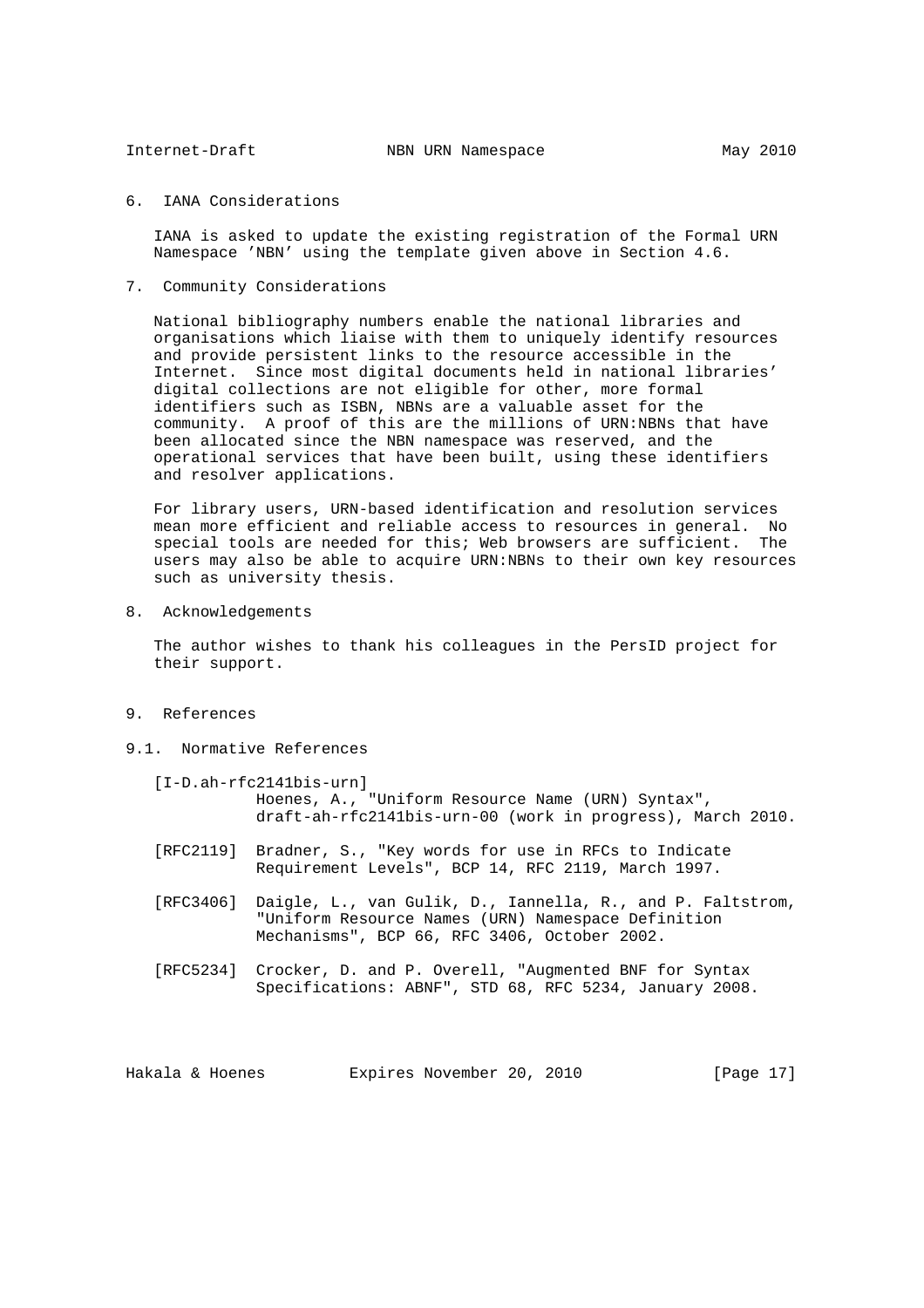| Internet-Draft  | NBN URN Namespace                                                                                                                                                                                                                  | May 2010     |
|-----------------|------------------------------------------------------------------------------------------------------------------------------------------------------------------------------------------------------------------------------------|--------------|
|                 | 9.2. Informative References                                                                                                                                                                                                        |              |
|                 | $[I-D.hakala-rfc3187bis-isbn-urn]$<br>Huttunen, M., Hakala, J., and A. Hoenes, "Using<br>International Standard Book Numbers as Uniform Resource<br>Names", draft-hakala-rfc3187bis-isbn-urn-00 (work in<br>progress), March 2010. |              |
| [IANA-URI]      | IANA, "URI Schemes Registry",<br><http: assignments="" uri-schemes="" www.iana.org=""></http:> .                                                                                                                                   |              |
| [IANA-URN]      | IANA, "URN Namespace Registry",<br><http: assignments="" urn-namespaces="" www.iana.org=""></http:> .                                                                                                                              |              |
| [RFC1321]       | Rivest, R., "The MD5 Message-Digest Algorithm", RFC 1321,<br>April 1992.                                                                                                                                                           |              |
| [RFC2141]       | Moats, R., "URN Syntax", RFC 2141, May 1997.                                                                                                                                                                                       |              |
| [RFC2288]       | Lynch, C., Preston, C., and R. Jr, "Using Existing<br>Bibliographic Identifiers as Uniform Resource Names",<br>RFC 2288, February 1998.                                                                                            |              |
| [RFC2483]       | Mealling, M. and R. Daniel, "URI Resolution Services<br>Necessary for URN Resolution", RFC 2483, January 1999.                                                                                                                     |              |
| [RFC2611]       | Daigle, L., van Gulik, D., Iannella, R., and P. Faltstrom,<br>"URN Namespace Definition Mechanisms", BCP 33, RFC 2611,<br>June 1999.                                                                                               |              |
| [RFC3044]       | Rozenfeld, S., "Using The ISSN (International Serial<br>Standard Number) as URN (Uniform Resource Names) within an<br>ISSN-URN Namespace", RFC 3044, January 2001.                                                                 |              |
| [RFC3187]       | Hakala, J. and H. Walravens, "Using International Standard<br>Book Numbers as Uniform Resource Names", RFC 3187,<br>October 2001.                                                                                                  |              |
| [RFC3188]       | Hakala, J., "Using National Bibliography Numbers as<br>Uniform Resource Names", RFC 3188, October 2001.                                                                                                                            |              |
| [RFC3986]       | Berners-Lee, T., Fielding, R., and L. Masinter, "Uniform<br>Resource Identifier (URI): Generic Syntax", STD 66,<br>RFC 3986, January 2005.                                                                                         |              |
|                 |                                                                                                                                                                                                                                    |              |
| Hakala & Hoenes | Expires November 20, 2010                                                                                                                                                                                                          | [Page $18$ ] |